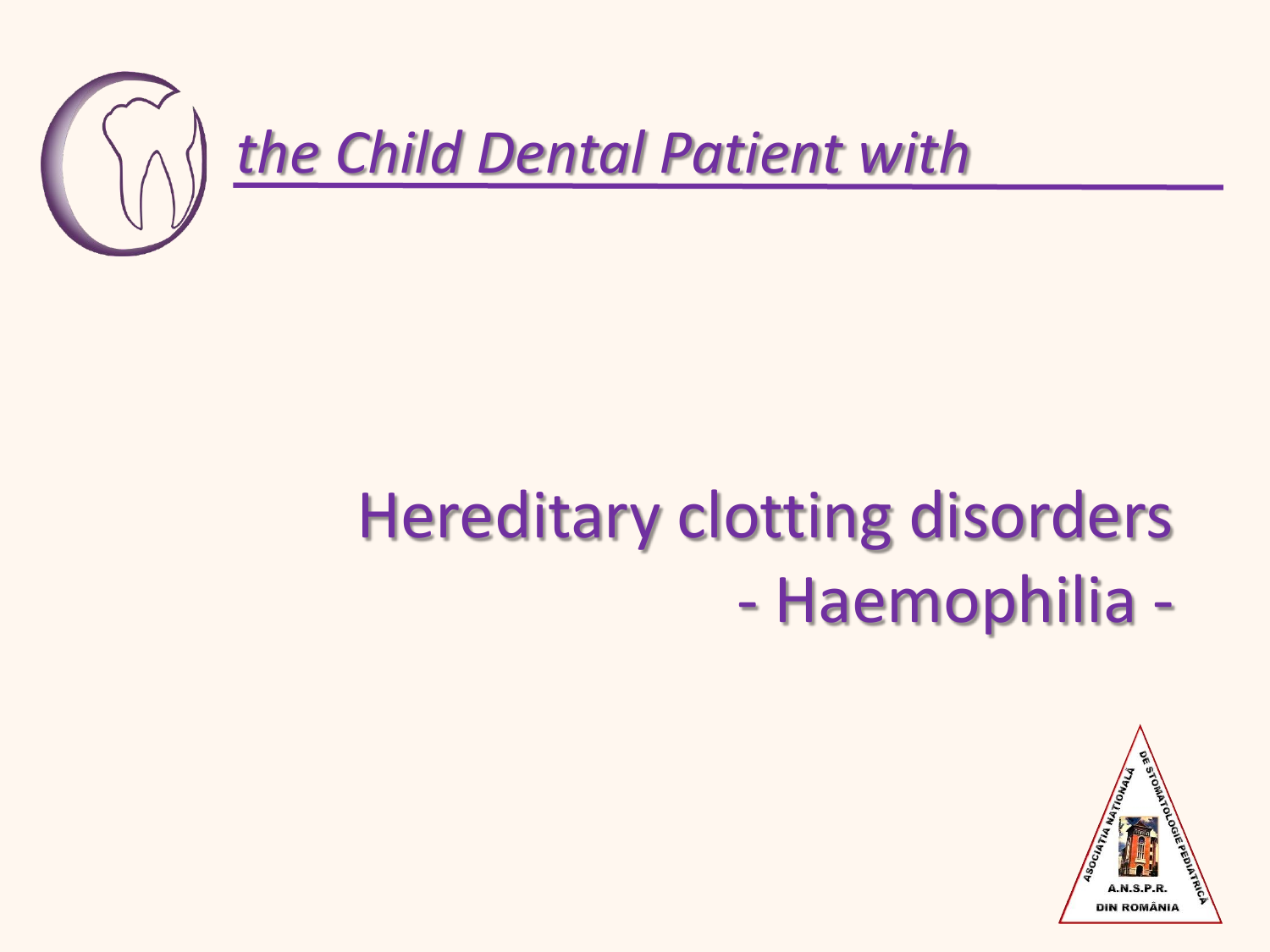#### **Haemophilia**

• Definition: Hereditary clotting disorders due to factor VIII, IX or XI deficit (\*).

*(\* Merck Manual, 1999)*

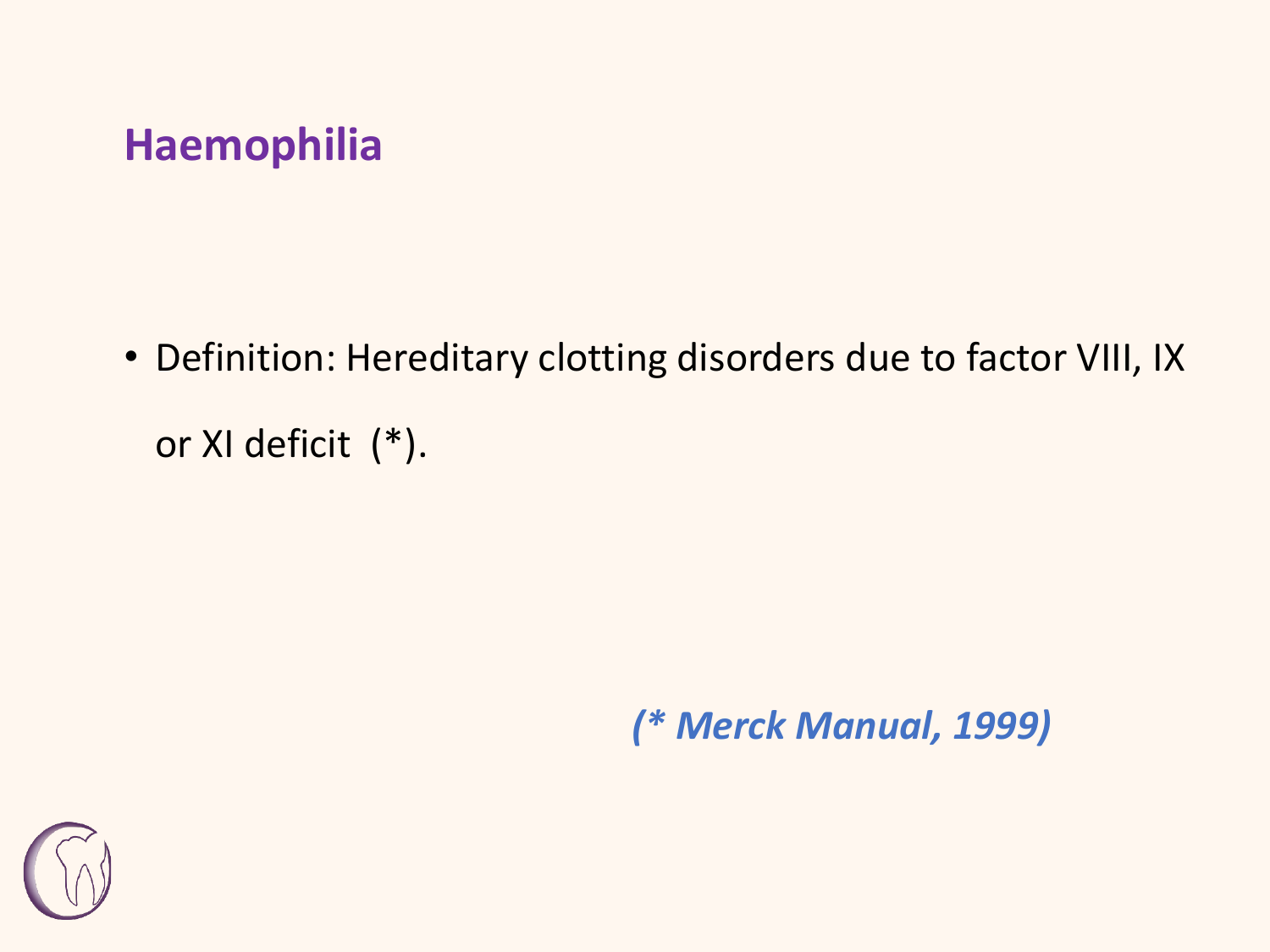

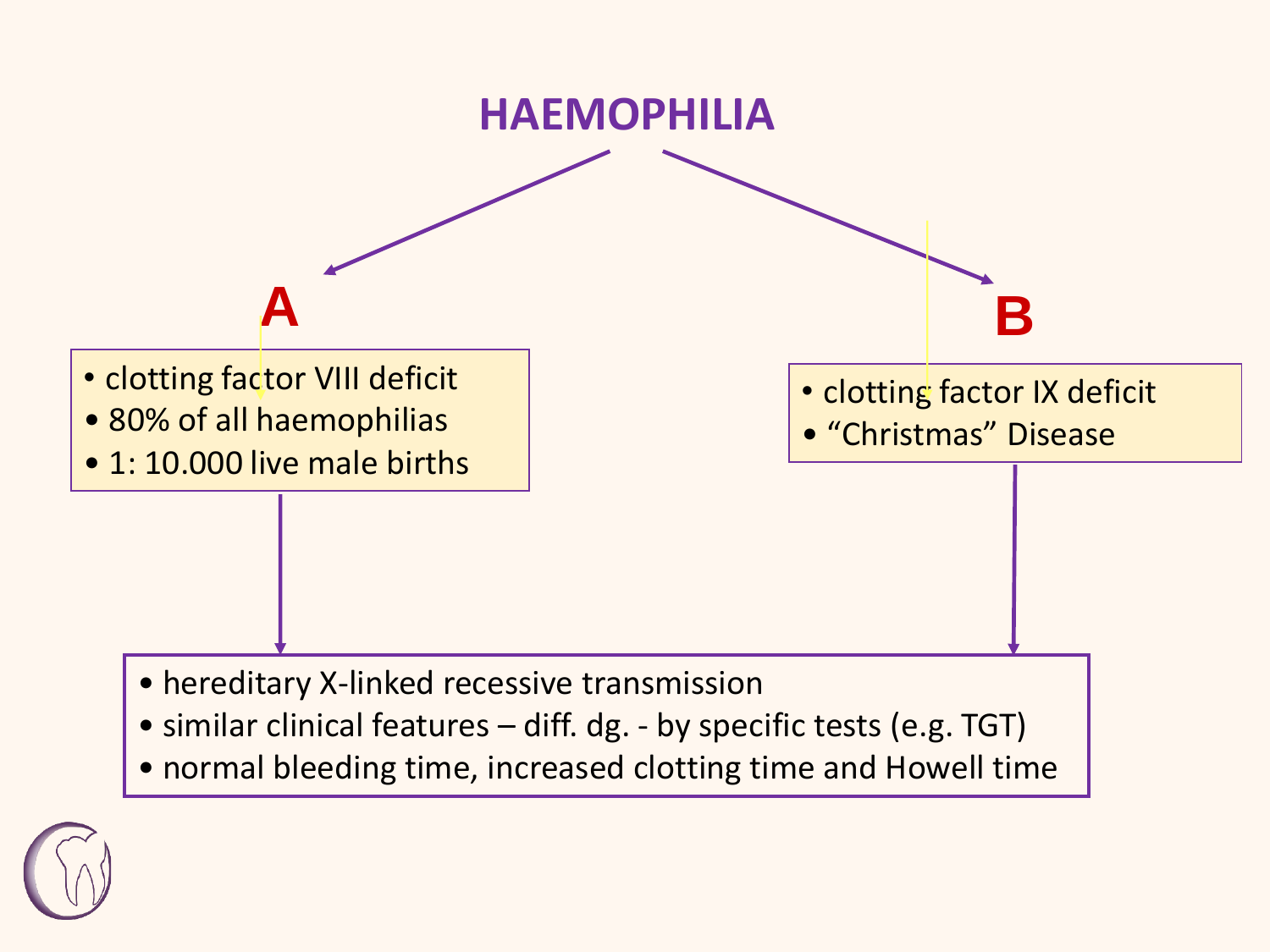#### **Genetic transmission of haemophilia**



**Females** can also have haemophilia, but much rarer - when both X chromosomes are affected/one is affected and the other is missing or non-functioning. Bleeding symptoms can be similar to males with haemophilia.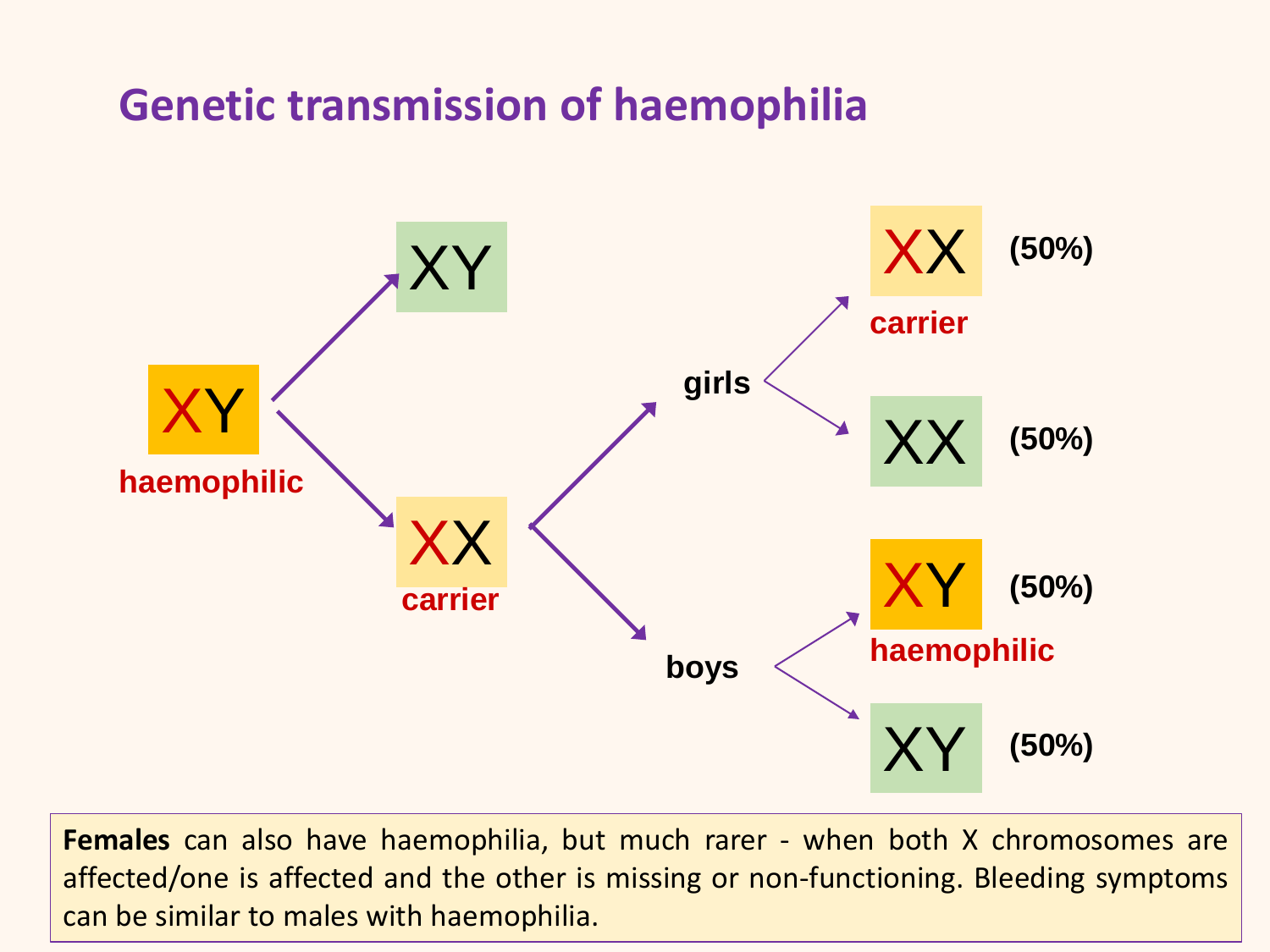### **Haemophilia**



- < 1% clotting factor
- profound spontaneous bleeding in muscles and joints, cerebral bleeding



- moderate 2-5% clotting factor
	- milder bleedings, usually after minor trauma/ bleeding therapeutic procedures



- 5-40% clotting factor
- longer bleeding after important trauma/ extractions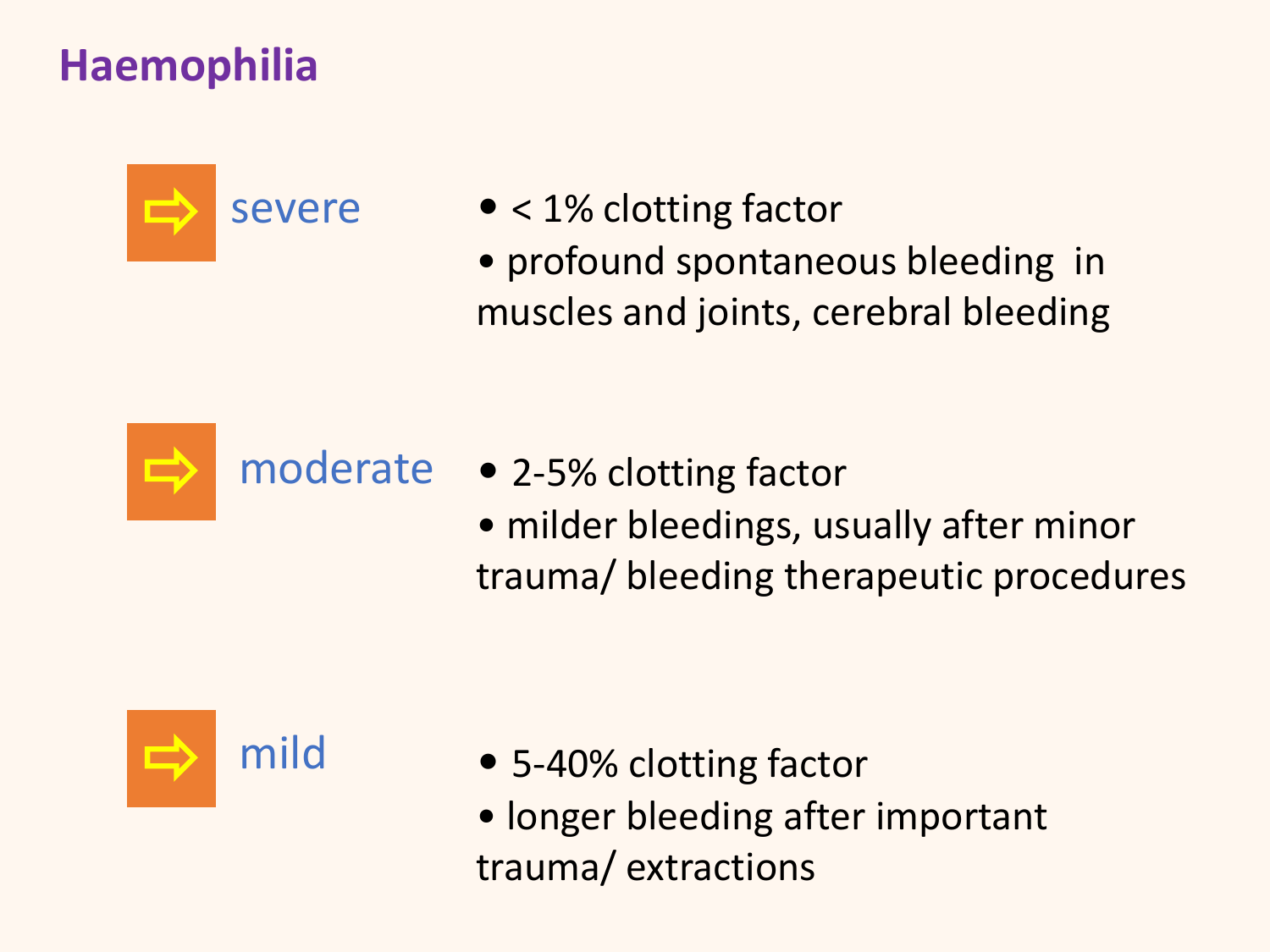# Dentistry  $\iff$  Hereditary clotting disorders

#### The first sign in very mild clotting disorders is heavy bleeding from a dental [procedure,](about:blank) an accident, or [surgery.](about:blank) *(Merck Manual, 1999)*

The dentist can be the first medical professional in the position to suspect the disorder

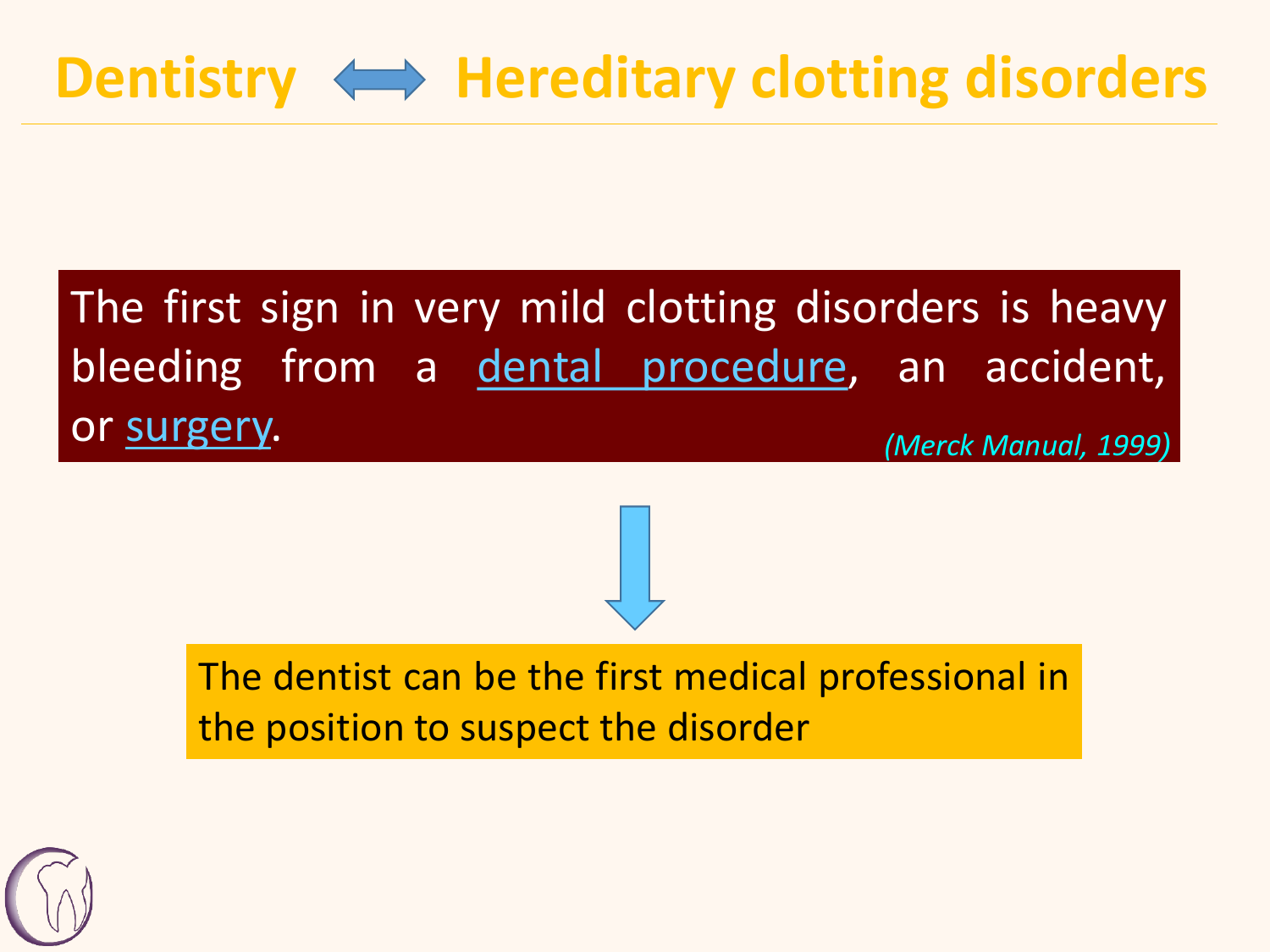## **Factors to consider in the management of a hemophiliac dental patient (\*)**

- Dental neglect  $\rightarrow$  need for frequent extractions
- Trauma and surgery
- Factor VIII inhibitors
- Hazards of anesthesia and injections
- Risk of hepatitis B,C and liver disease and HIV infection
- Aggravation of bleeding by drugs
- Anxiety
- Drug dependence

(\*)Scully C. Medical problems in dentistry. 6<sup>th</sup> Ed. Elsevier, London 2010.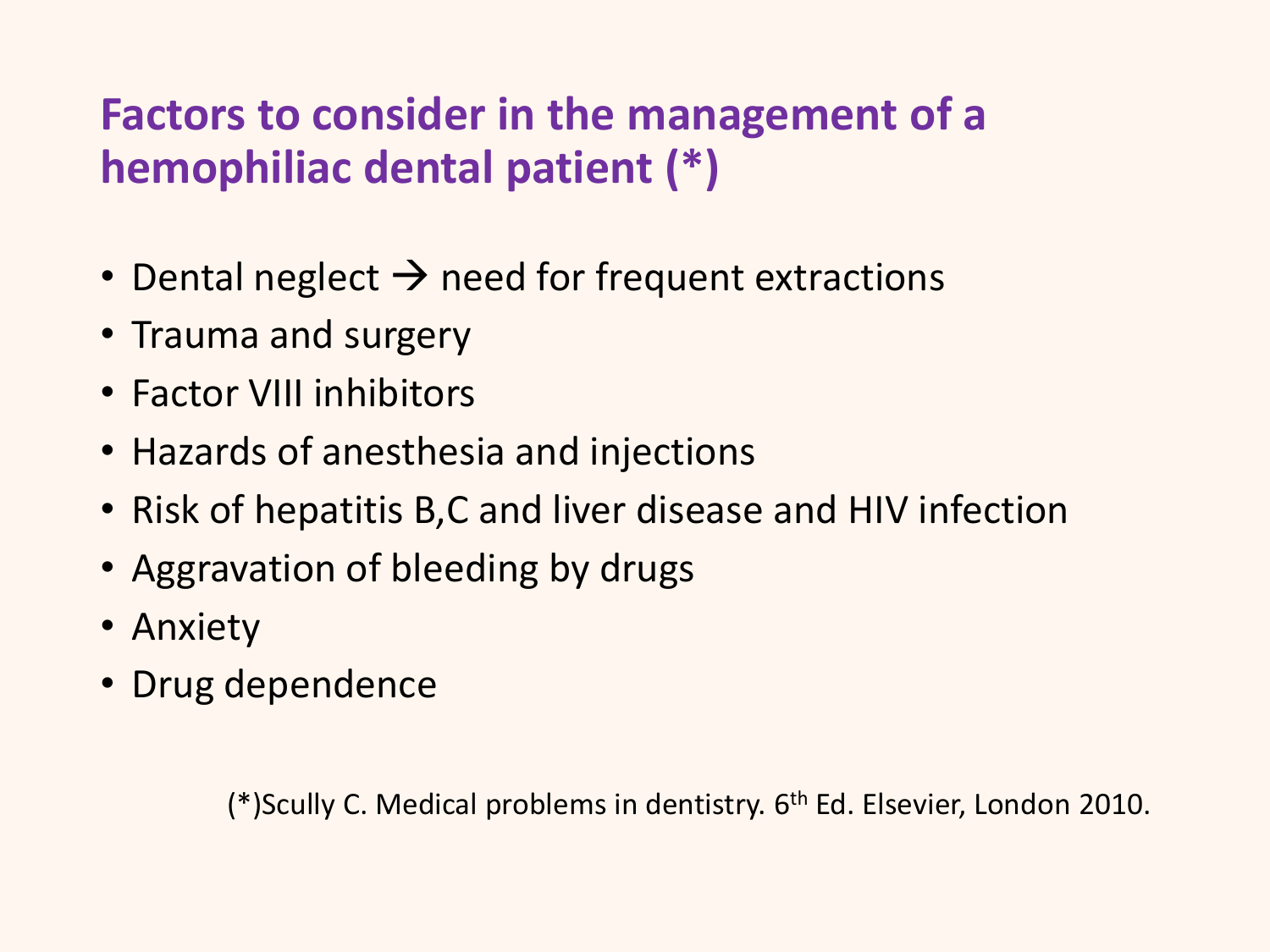

# **Dental treatments in haemophiliac children**

 $\Rightarrow$  Endodontic therapy - non vital techniques are preffered – do not require protection

- $\Rightarrow$  Infiltration anesthesia only under protection
- $\Rightarrow$  Extractions under haemathological control
	- require protection
	- hospitalization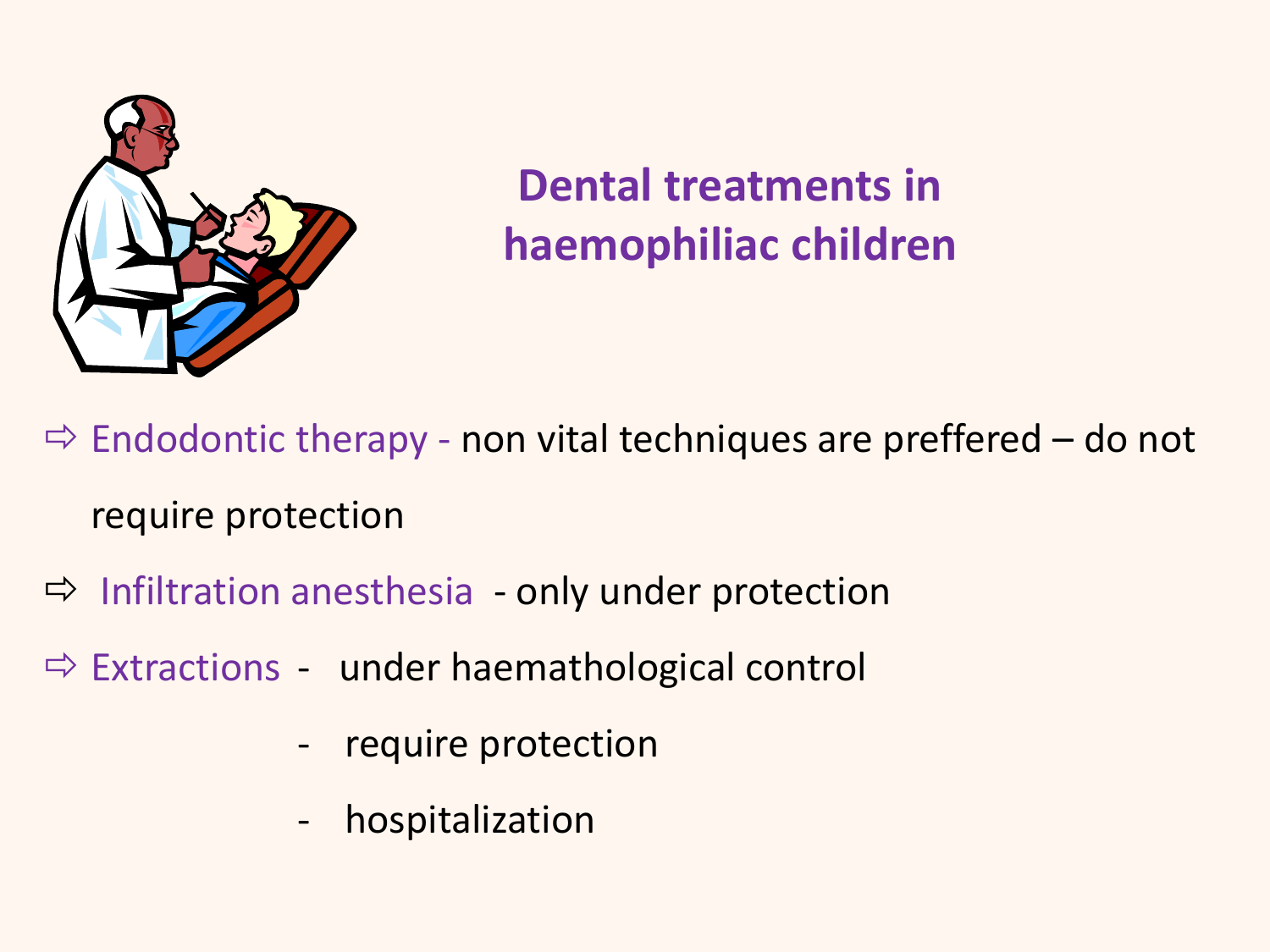#### **Restorative dental treatment**

- avoid brusque maneuvers during dental treatment
- prevent accidental damage to the oral mucosa (saliva ejectors, placement of X-ray films/ sensors)
- atention when using matrix bands, rubber dam, wooden edges $\rightarrow$  risk of bleeding
- tests and precautionary measures HIV, hepatitis B, C.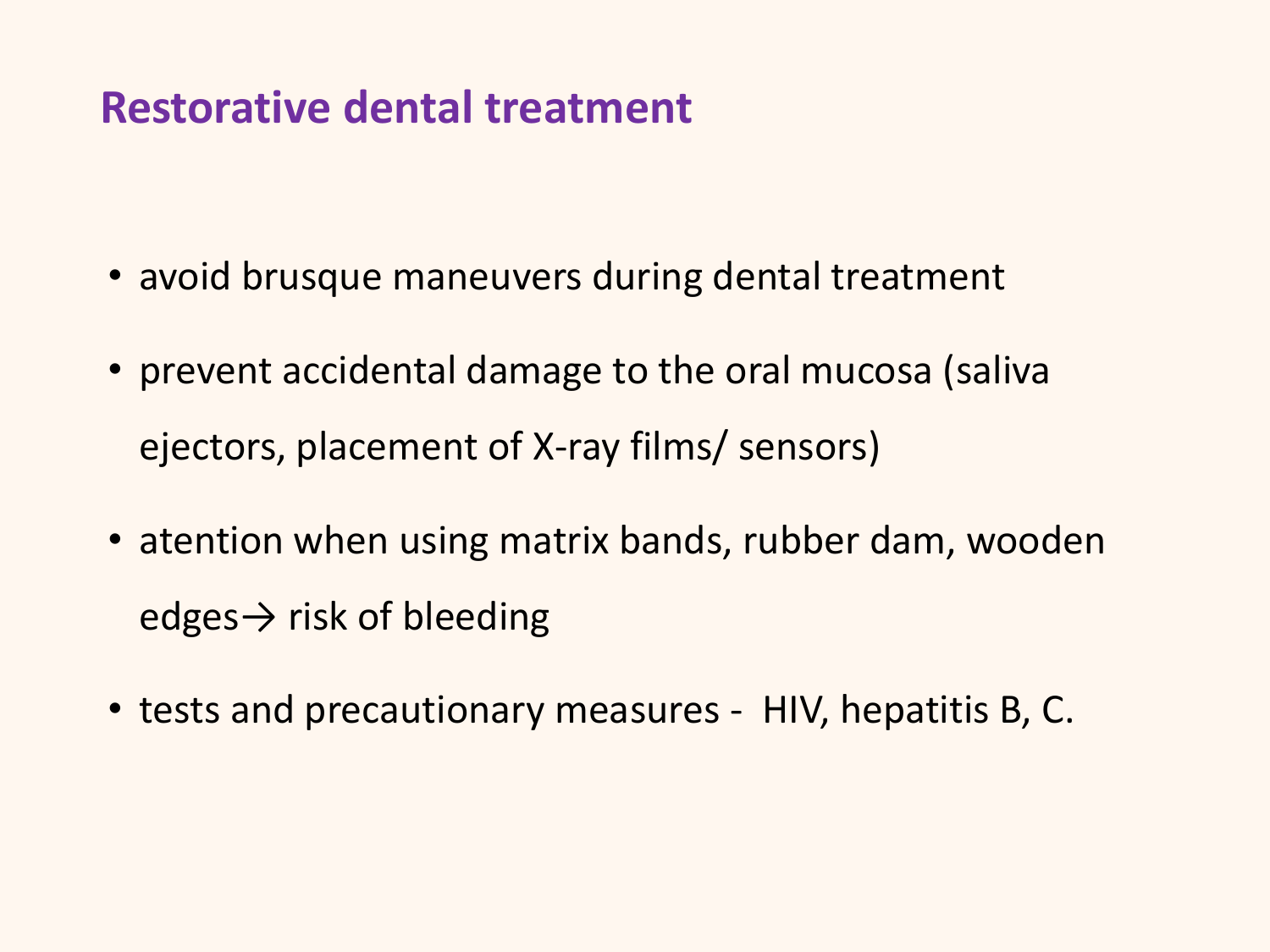#### **Preventive treatment**

- Toothbrushing twice/day using medium texture brush
- Fluoride containing toothpaste:
	- 1000 ppm for children under 6 years old
	- 1400+ ppm for children over 6 years old.
- Dental floss or interdental brushes when possible
- Regular dental visits starting with the first tooth eruption, every 6 months
- Early interception of orthodontic problems avoid need for fixed appliances if possible (risk of bleeding), minimize crowding (can favour plaque retention and gingivitis, with increased risk of bleeding)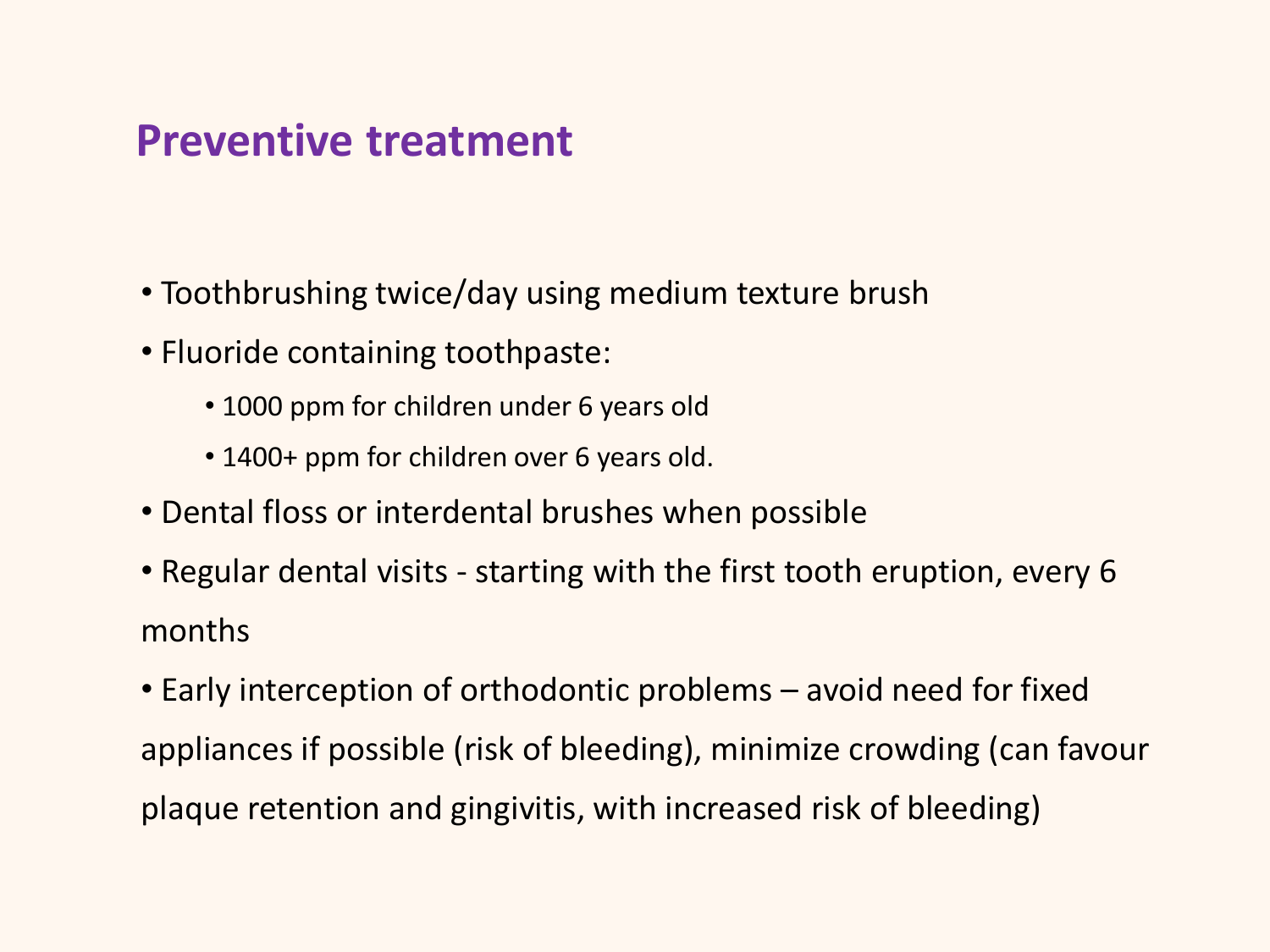#### **Dental anesthesia**

- local infiltration and periodontal ligament injection are preferred
- nerve-block injections (inferior alveolar and posterior superior alveolar) can cause airway obstruction
- anesthetic block or intramuscular injections must be preceded by replacement therapy in all cases
- if FVIII levels<50% of the normal reference value: anesthetic block or intramuscular injections are contraindicated.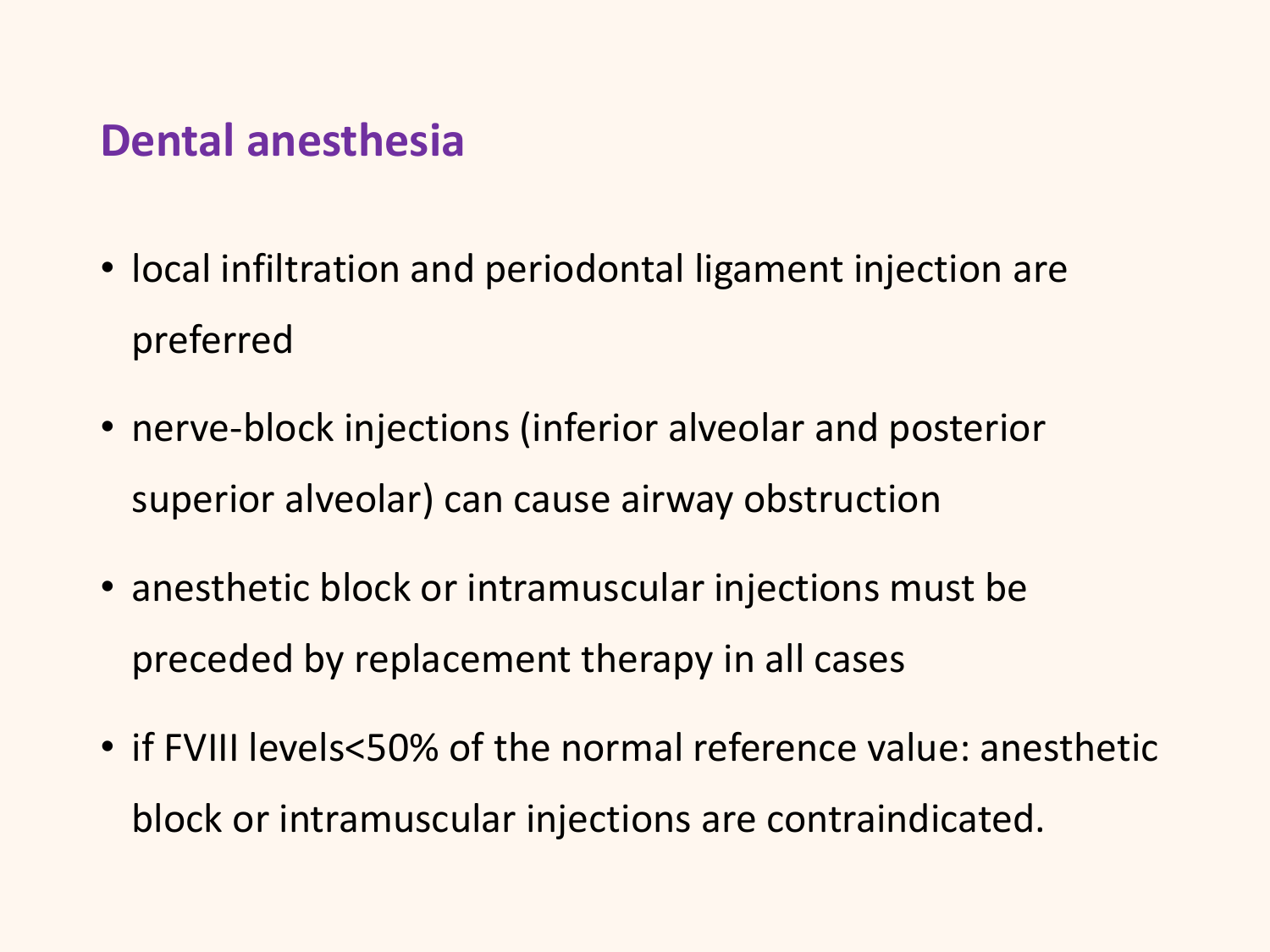#### **Extractions and dentoalveolar surgery**

- All necessary surgery in one operation (if possible)
- Factor VIII level of 50–75% is required
- Maintenance of normal Factor VIII levels for approx one week in major surgery procedures and for moderate and severe patients
- Non-traumatic needle, minimum number of sutures and resorbable sutures are recommended
- Post-operatively, a diet of cold liquid and minced solids for to 5– 10 days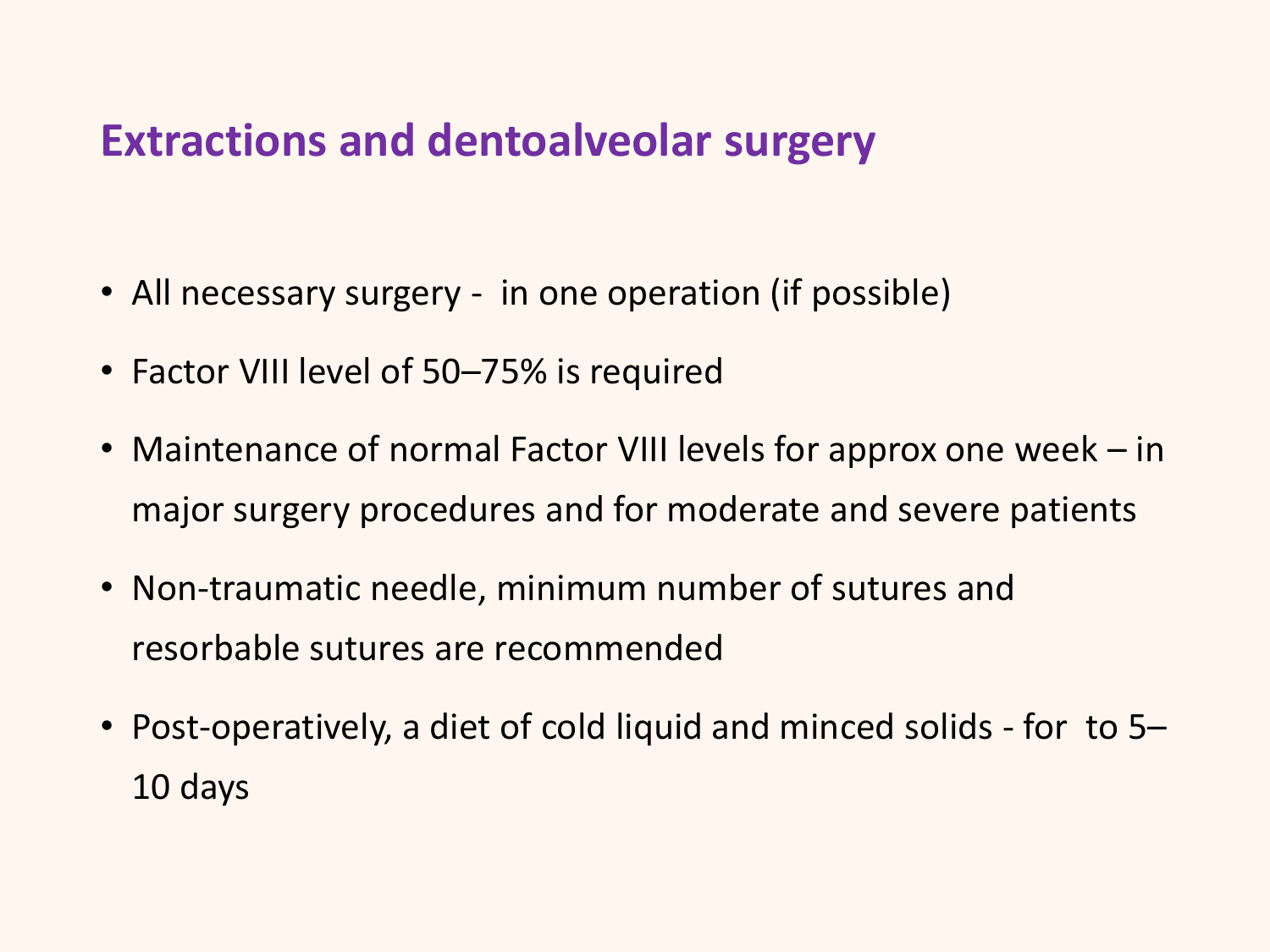#### **Dental care under GA (\*)**

- Intubation can cause submucosal hemorrhages (can be life threatening).
- Avoid nasal intubation can be traumatic; bleeding from the site can lead to aspiration.
- Carefully positioning of the extremities and pressure points padding - to prevent intramuscular hematomas or hemarthrosis.

\* Rayen R et al. (2011). Dental management of hemophiliac child under general anesthesia. Journal of the Indian Society of Pedodontics and Preventive Dentistry 2011; 29 74-9.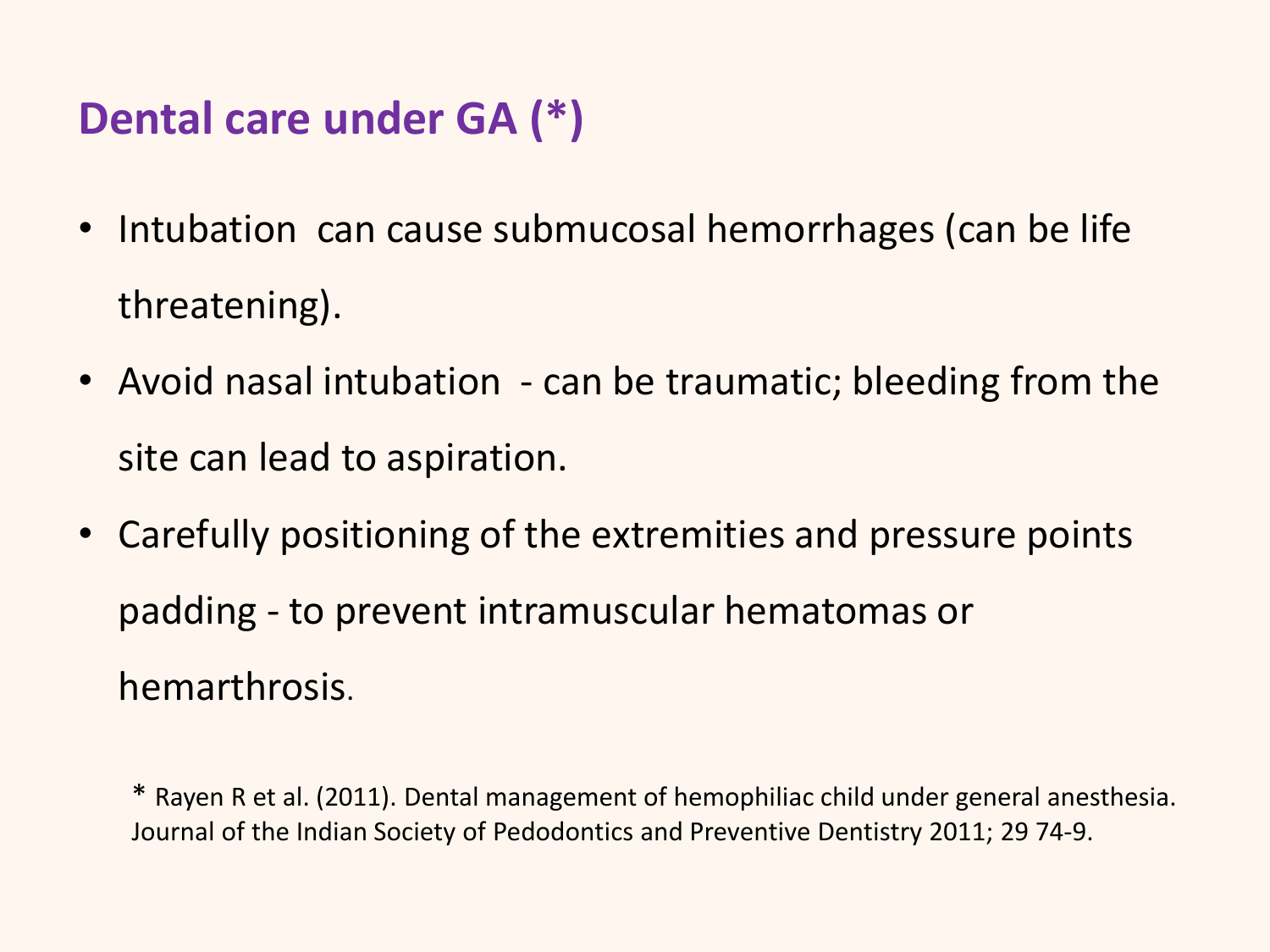#### **Pain control**

- Aspirin and it derivatives must be avoided
- Acetaminophen and paracetamol = safe alternatives

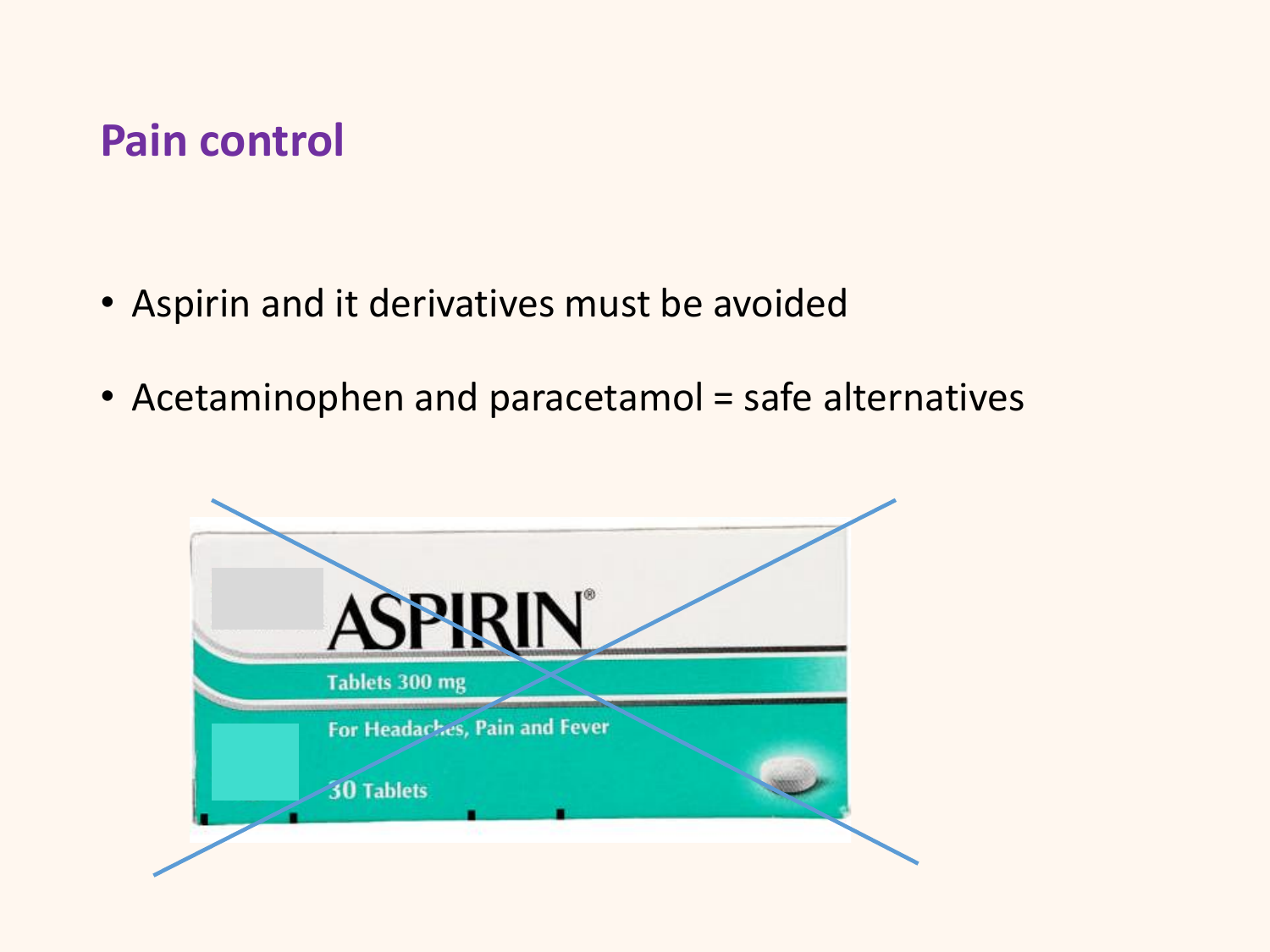### **For haemophilic children are mandatory:**

- very good oral hygiene to avoid gingivitis and gum bleeding
- regular and frequent dental check-ups
	- to avoid complicated caries lesions
	- interceptive therapy
- strict measures of asepsis and antisepsis avoiding the spread of infectious diseases
- parents' awareness about the consequences of the disease